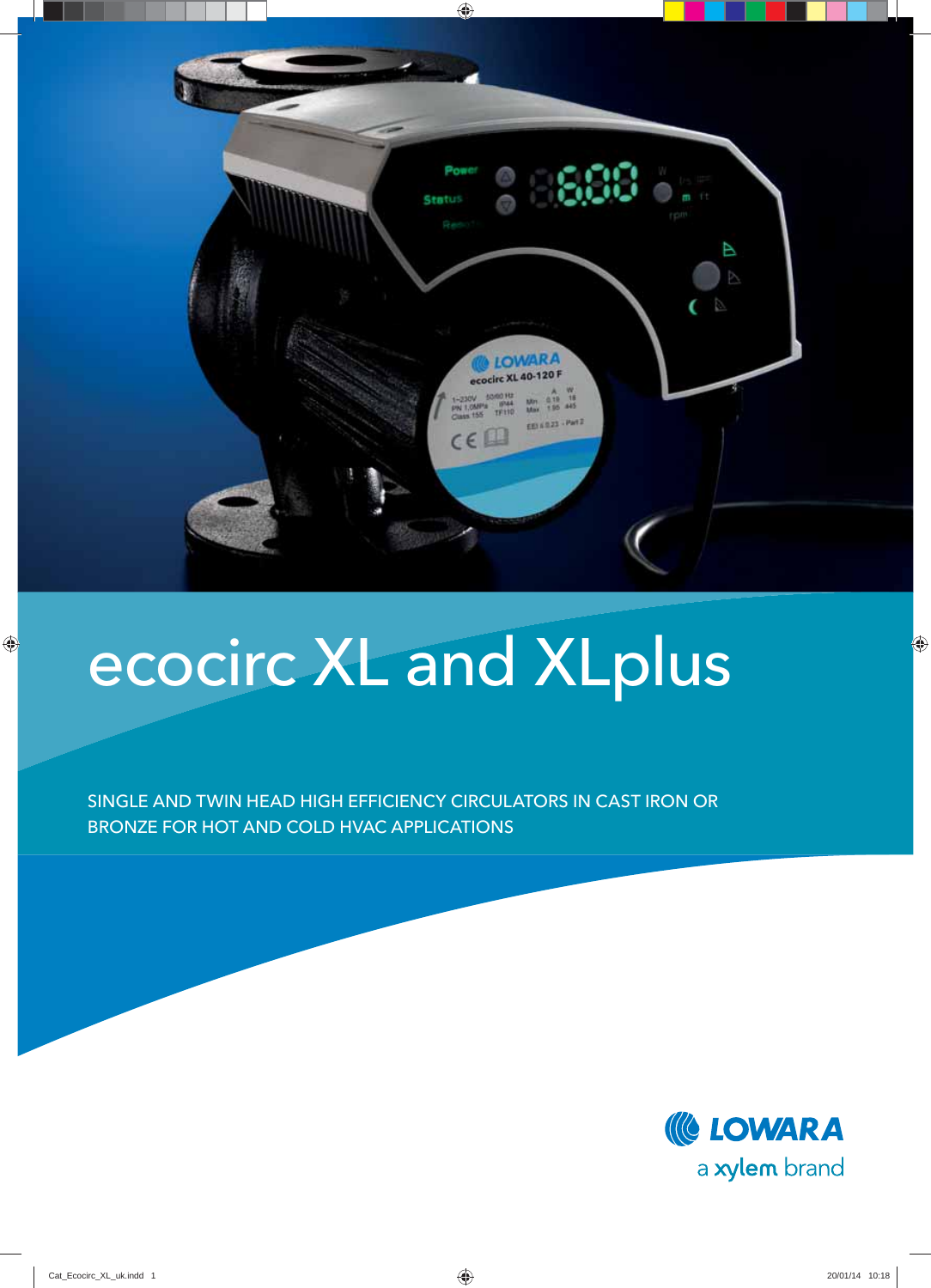# Exactly what you need from a circulator.

At Xylem we believe in products that do their job when expected with easy to install, commission, operate and service. When it comes to circulators, that means: high efficiency, robust design and high precision manufacturing as well as well thought through controls and communication.

A product for many years of trouble free operation. This is exactly what the ecocirc XL and XLplus will offer.

### Low cost of operation.

Your operation costs are kept to a minimum thanks to a highefficiency ECM motor and hydraulics with an EEI that is even better than the ErP 2015 level.





### Keep it hot.

A moulded insulation shell keeps the temperature of the pumped liquid (and the surroundings) where it should be.



## The Brain

Maximum flexibility. ecocirc XL can be operated in 4 different funtional modes:

• Automatic proportional pressure (Δpv)

• Constant pressure (Δpc)

- Constant speed
- Night Mode

ecocirc XLplus version can be operated with additional functional mode based on differential temperature controls for additional energy savings.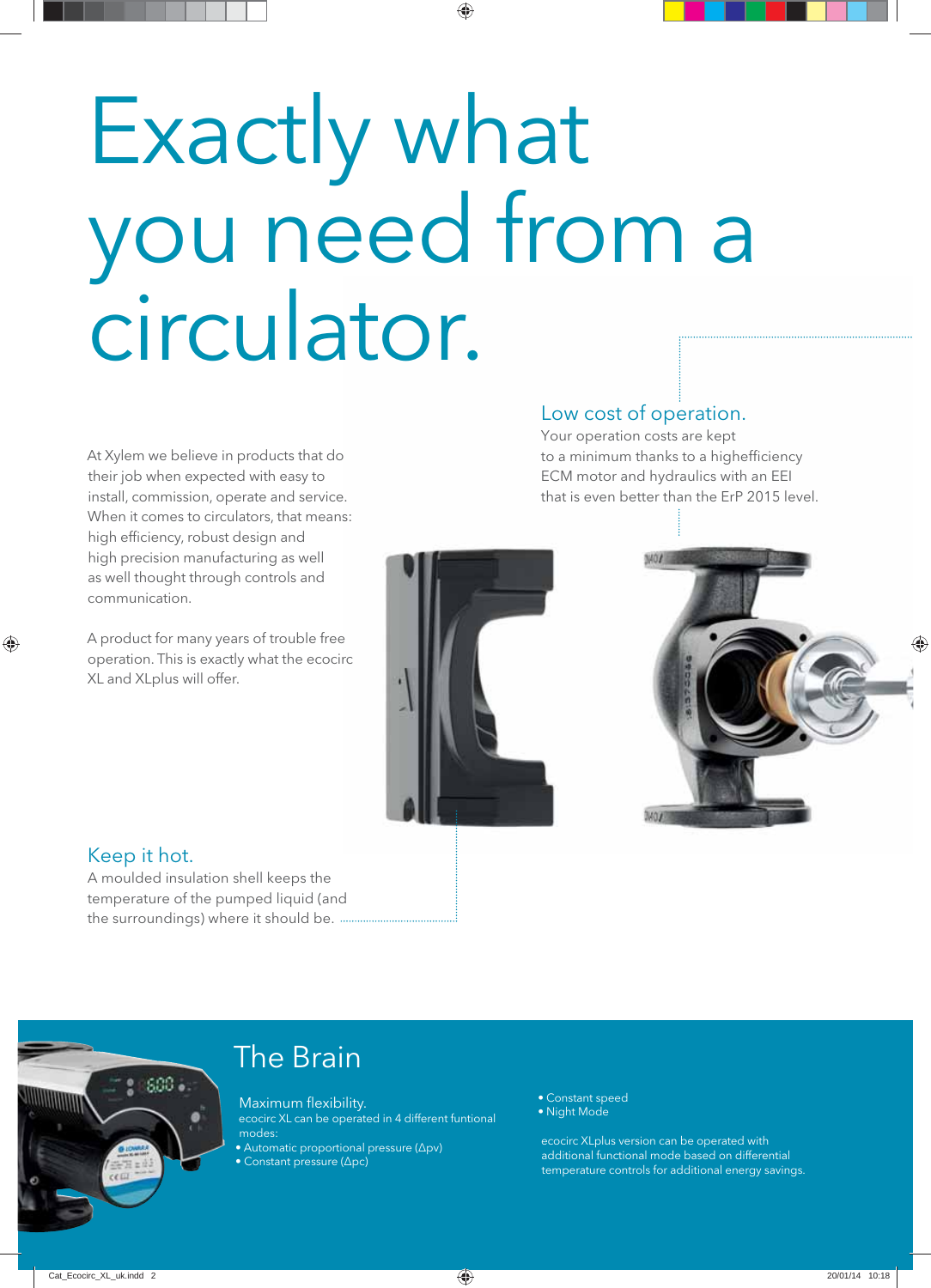#### Easy to operate.

With only four logically placed buttons, it's easy to set up and operate the new ecocirc XL. You can access its advanced settings from a PC, tablet or smartphone via built-in communication BUS or Wi-Fi (optional module).

#### Visible in dark plant rooms.

Clear display with large figures and symbols makes it easy to read the values, even in the dark.

## Flexibility.

Two analogue inputs for 4-20mA and 0-10V signals and one temperature probe.

#### Safe.

The built in dry run protection stops the pump and prevents damage if it runs without water.

### Chilled water no problems.

LOWARA

 $C \in \Box$ 

The electronics are separated from the pump to prevent condensation problems when pumping chilled liquids.

Advanced settings programmable via PC, tablet or smartphone. Accessible via built-in communication BUS (via cable) or Wi-Fi (optional module).

#### Maximum security.

If something unexpected happens; alarm and error codes show on the display and are stored in an error log. You will always know exactly what happened and when.

#### Maximum control.

There are two analogue inputs for 4-20 mA or 0-10V plus an auxiliary temperature probe.

The ecocirc XLplus communicates with BMS systems via Modbus RTU and BACnet.

Runtime data is stored for optimising settings.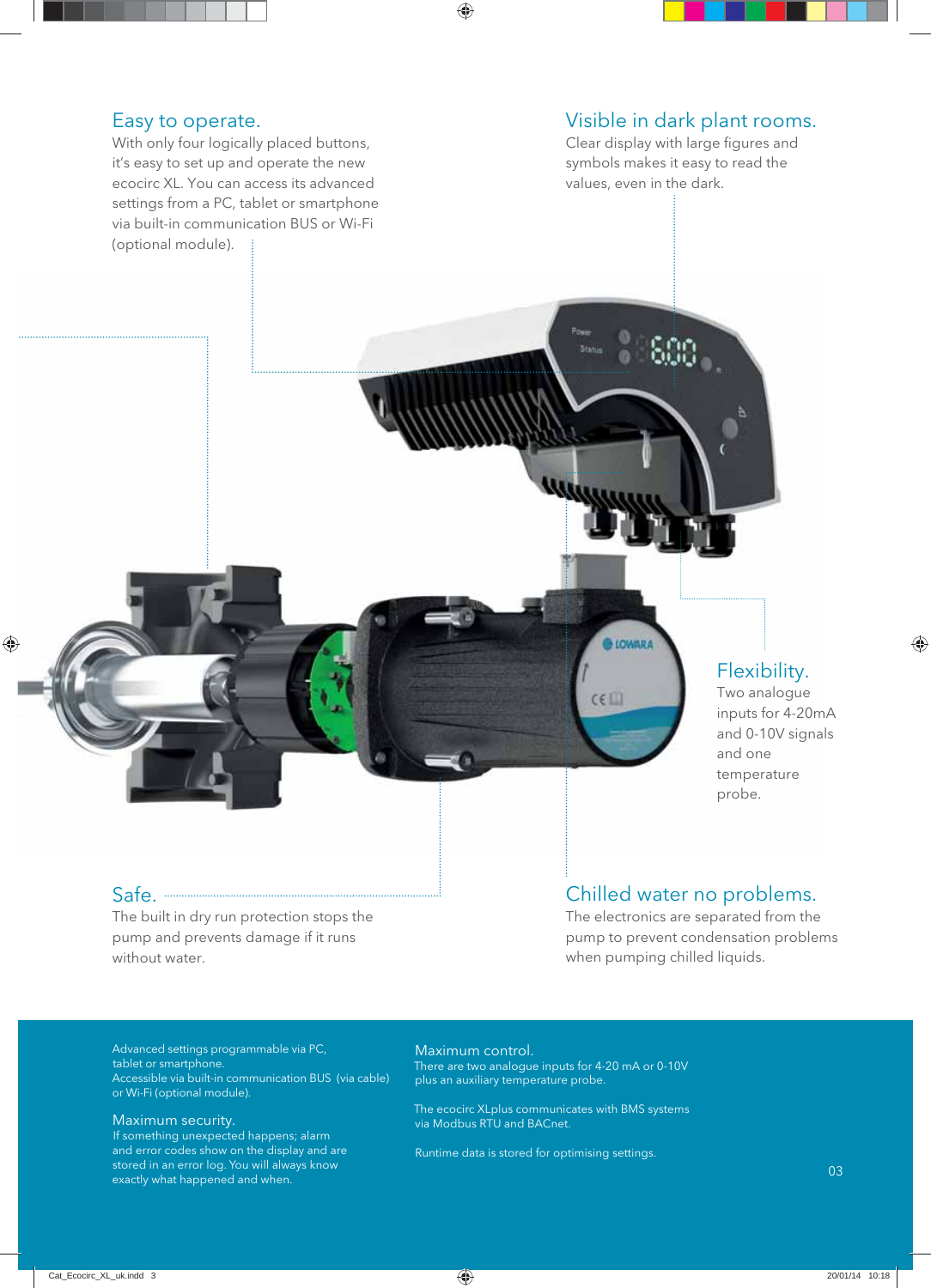# Benefit from a full performance coverage with only a few models.

The selection process is easier, it's easier to standardize in a building and replacement pumps are always in stock.

With a temperature range from -10°C to +110°C, the standard ecocirc XL and XLplus fits in both hot and cold water systems, including tap hot water, geothermal and solar systems.

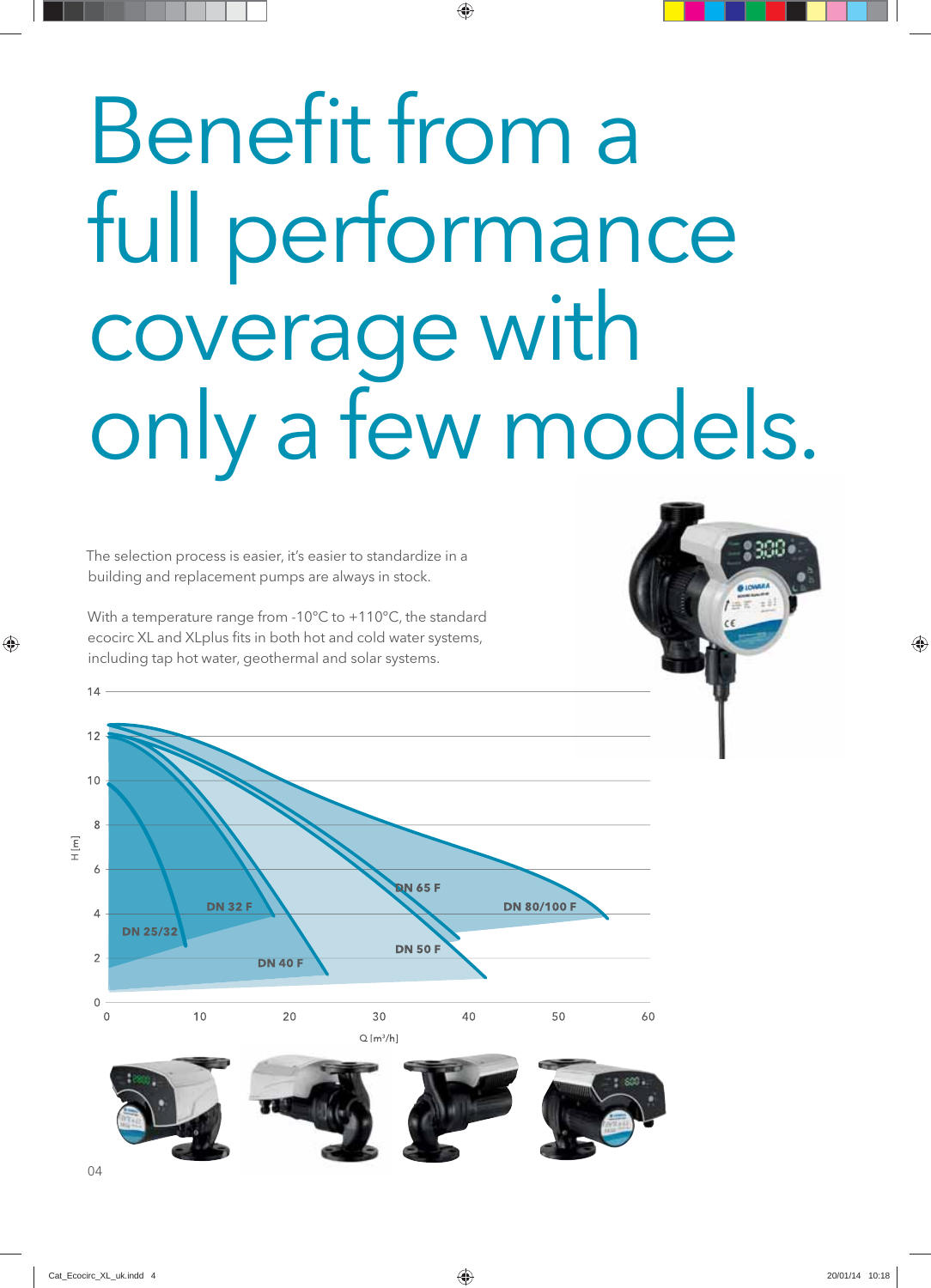## ecocirc XL and XLplus

## Two Versions.

#### ecocirc XL

The stand-alone version without communication capabilities.

#### ecocirc XLplus

The full featured version including built-in communication protocols for BMS systems and designed for Wi-Fi communication (optional module).



|                                         | ecocirc XL | ecocirc XLplus |  |  |
|-----------------------------------------|------------|----------------|--|--|
| <b>Control Modes</b>                    |            |                |  |  |
| <b>Proportional Pressure</b>            | $\bullet$  | $\bullet$      |  |  |
| <b>Constant Pressure</b>                |            |                |  |  |
| <b>Constant Speed</b>                   |            |                |  |  |
| Differential temperature                |            |                |  |  |
| Automatic Night Set Back                | $\bullet$  |                |  |  |
| Readings and settings on the pump       |            |                |  |  |
| Control panel and display               | $\bullet$  |                |  |  |
| Operating status                        |            |                |  |  |
| Warning and alarm                       |            |                |  |  |
| Errors and work log history             |            |                |  |  |
| Dry run protection                      | $\bullet$  | $\bullet$      |  |  |
| Input/Output                            |            |                |  |  |
| 2 x Analogue inputs (0-10V / 4-20mA)    | $\bullet$  | $\bullet$      |  |  |
| 1 x Aux temperature sensor              |            |                |  |  |
| 1 x start/stop digital input            | $\bullet$  |                |  |  |
| 1 x signaling digital output            |            | $\bullet$      |  |  |
| Two pump operation                      |            |                |  |  |
| Communication between two pumps         |            |                |  |  |
| Alternating operation                   |            |                |  |  |
| Backup operation                        |            |                |  |  |
| Cascade operation (constant curve)      | · (manual) | $\bullet$      |  |  |
| Communication and monitoring            |            |                |  |  |
| Communication with BMS                  |            | $\bullet$      |  |  |
| Communication with PC/Laptop            |            |                |  |  |
| Wi-Fi module for wireless communication |            |                |  |  |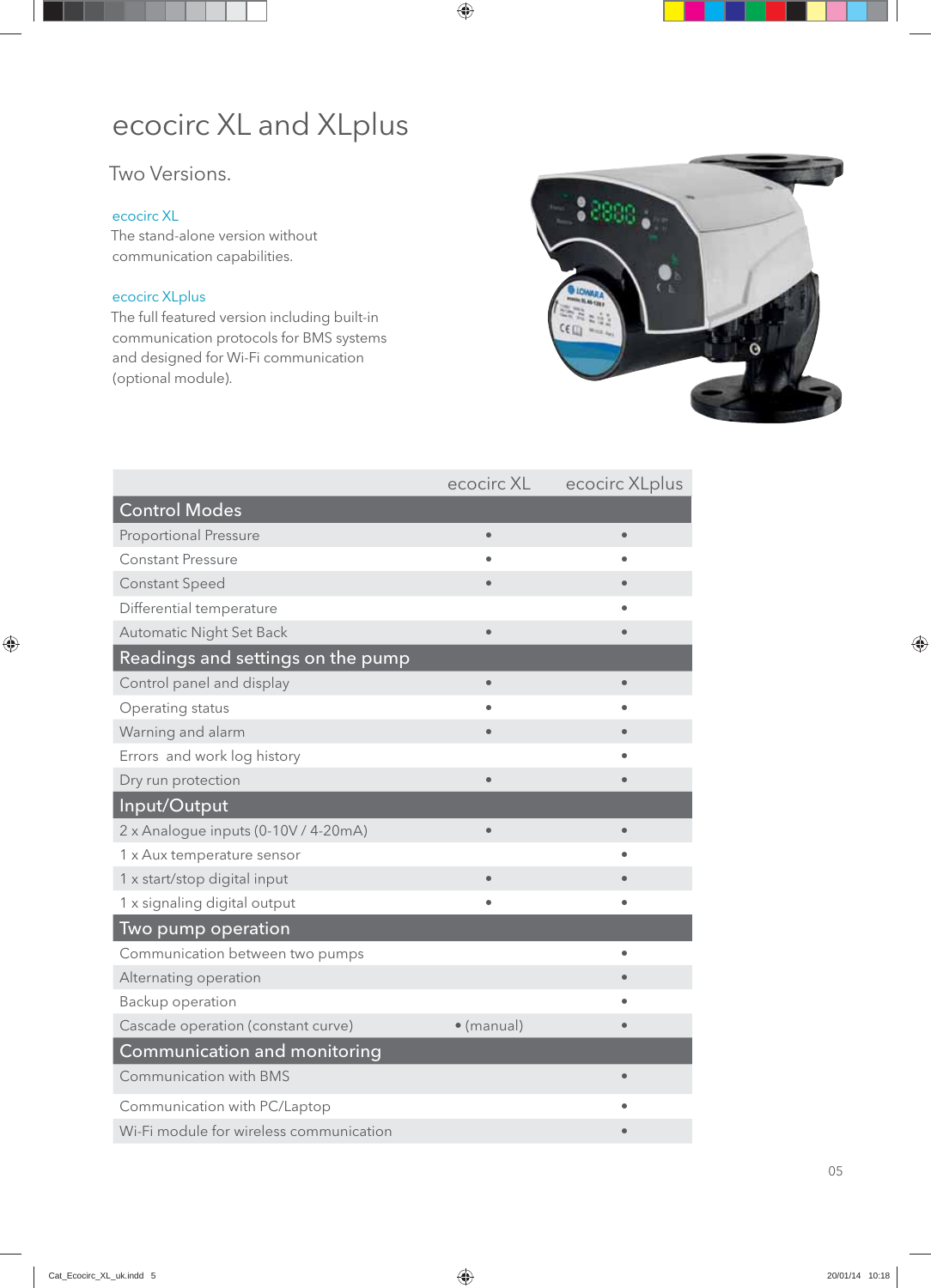# There's always an exact match to your needs.

| Model                       | Connection     | Port to<br>Port (mm) | PN 6/10   | <b>Twin Head</b> | <b>Bronze</b> |
|-----------------------------|----------------|----------------------|-----------|------------------|---------------|
| ecocirc XL/ XLplus 25-40    | G 1 1/2        | 180                  |           |                  | $\bullet$     |
| ecocirc XL/ XLplus 25-60    | G 1 1/2        | 180                  | $\bullet$ |                  |               |
| ecocirc XL/ XLplus 25-80    | G 1 1/2        | 180                  | $\bullet$ |                  |               |
| ecocirc XL/ XLplus 25-100   | G 1 1/2        | 180                  | $\bullet$ |                  |               |
| ecocirc XL/ XLplus 32-40    | G <sub>2</sub> | 180                  |           |                  | $\bullet$     |
| ecocirc XL/ XLplus 32-60    | G <sub>2</sub> | 180                  | $\bullet$ |                  | $\bullet$     |
| ecocirc XL/ XLplus 32-80    | G <sub>2</sub> | 180                  | $\bullet$ |                  |               |
| ecocirc XL/ XLplus 32-100   | G <sub>2</sub> | 180                  | $\bullet$ |                  | $\bullet$     |
| ecocirc XL/ XLplus 32-80 F  | <b>DN 32</b>   | 220                  | $\bullet$ |                  |               |
| ecocirc XL/ XLplus 32-100 F | <b>DN 32</b>   | 220                  | $\bullet$ |                  |               |
| ecocirc XL/ XLplus 32-120 F | <b>DN 32</b>   | 220                  | $\bullet$ | $\bullet$        | $\bullet$     |
| ecocirc XL/ XLplus 40-80 F  | <b>DN 40</b>   | 220                  | $\bullet$ | $\bullet$        |               |
| ecocirc XL/ XLplus 40-100 F | <b>DN 40</b>   | 220                  |           |                  |               |
| ecocirc XL/ XLplus 40-120 F | <b>DN 40</b>   | 250                  | $\bullet$ | $\bullet$        |               |
| ecocirc XL/ XLplus 50-80 F  | <b>DN 50</b>   | 280                  | $\bullet$ | $\bullet$        | $\bullet$     |
| ecocirc XL/ XLplus 50-100 F | <b>DN 50</b>   | 240                  |           |                  |               |
| ecocirc XL/ XLplus 50-120 F | <b>DN 50</b>   | 280                  | $\bullet$ | $\bullet$        | $\bullet$     |
| ecocirc XL/ XLplus 65-80 F  | DN 65          | 340                  | $\bullet$ |                  |               |
| ecocirc XL/ XLplus 65-120 F | DN 65          | 340                  |           |                  |               |
| ecocirc XL/XLplus 80-120 F  | <b>DN 80</b>   | 360                  | $\bullet$ | $\bullet$        |               |
| ecocirc XL/XLplus 100-120 F | <b>DN 100</b>  | 360                  |           |                  |               |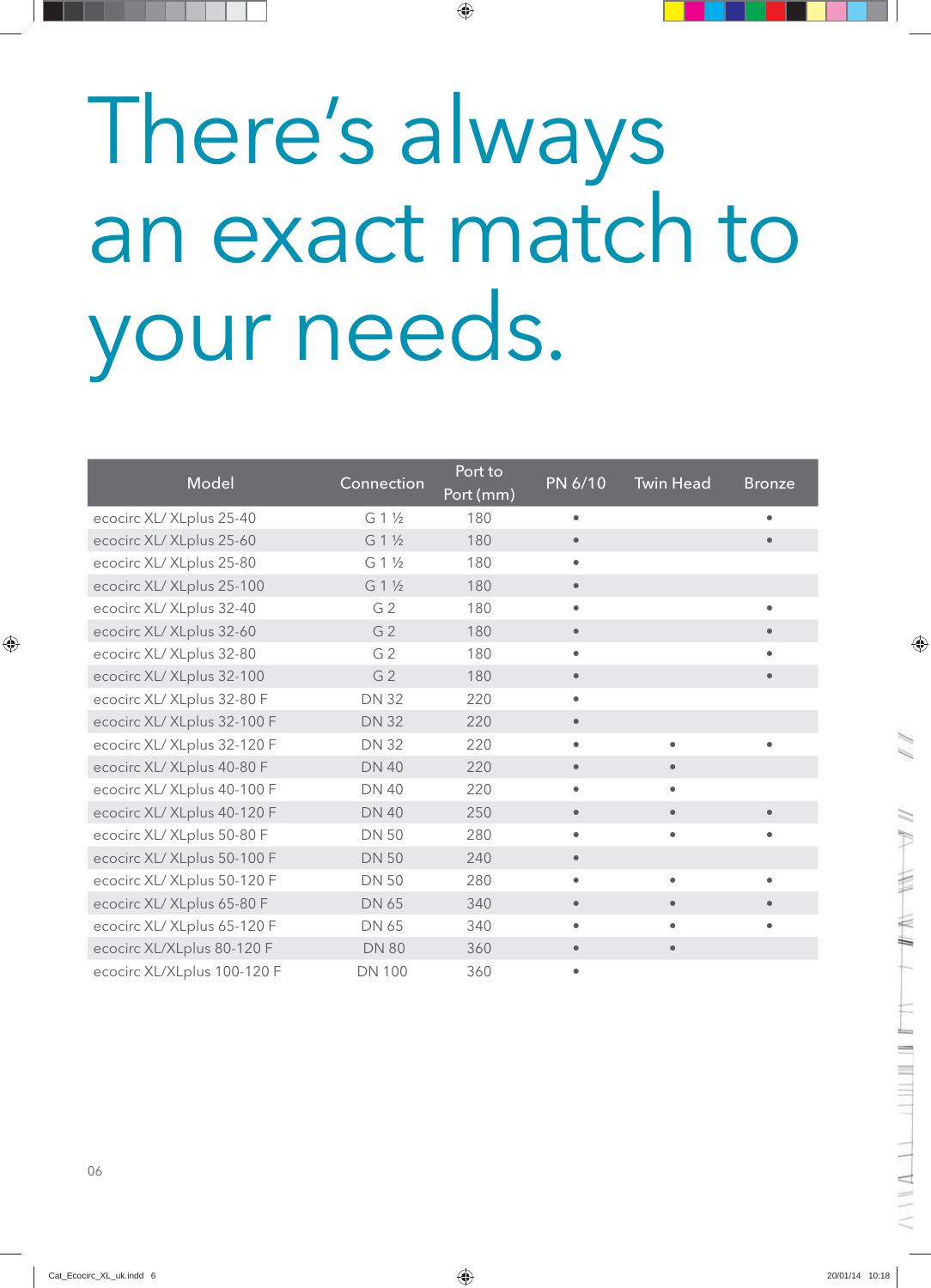Specifier's Tools. Xylem offer great online and off-line tools<br>to make a specifier's life easier and for to make a specifier's life easier and for better performance. They are easy to use and minimize the risk of making mistakes in the selection process.

> The selection software comes in standalone (Loop4U) or web based (xylect.com) versions and allows you to find the best solutions for your pumping problems even without knowing the Xylem product portfolio.

> The software let's you search on duty point, application or browse by product.

Detailed output from our tools includes downloadable documents such as data sheets and dimensional drawings in dxf, stp or revit formats.

Besides a comprehensive range of software, Xylem offers a whole range of systems engineering tools for sizing a pump system as well as training in pump sizing and pump systems optimization. And if you need further help, Xylem also has skilled application engineers ready to assist you in designing optimal pumping systems.

甬 匪